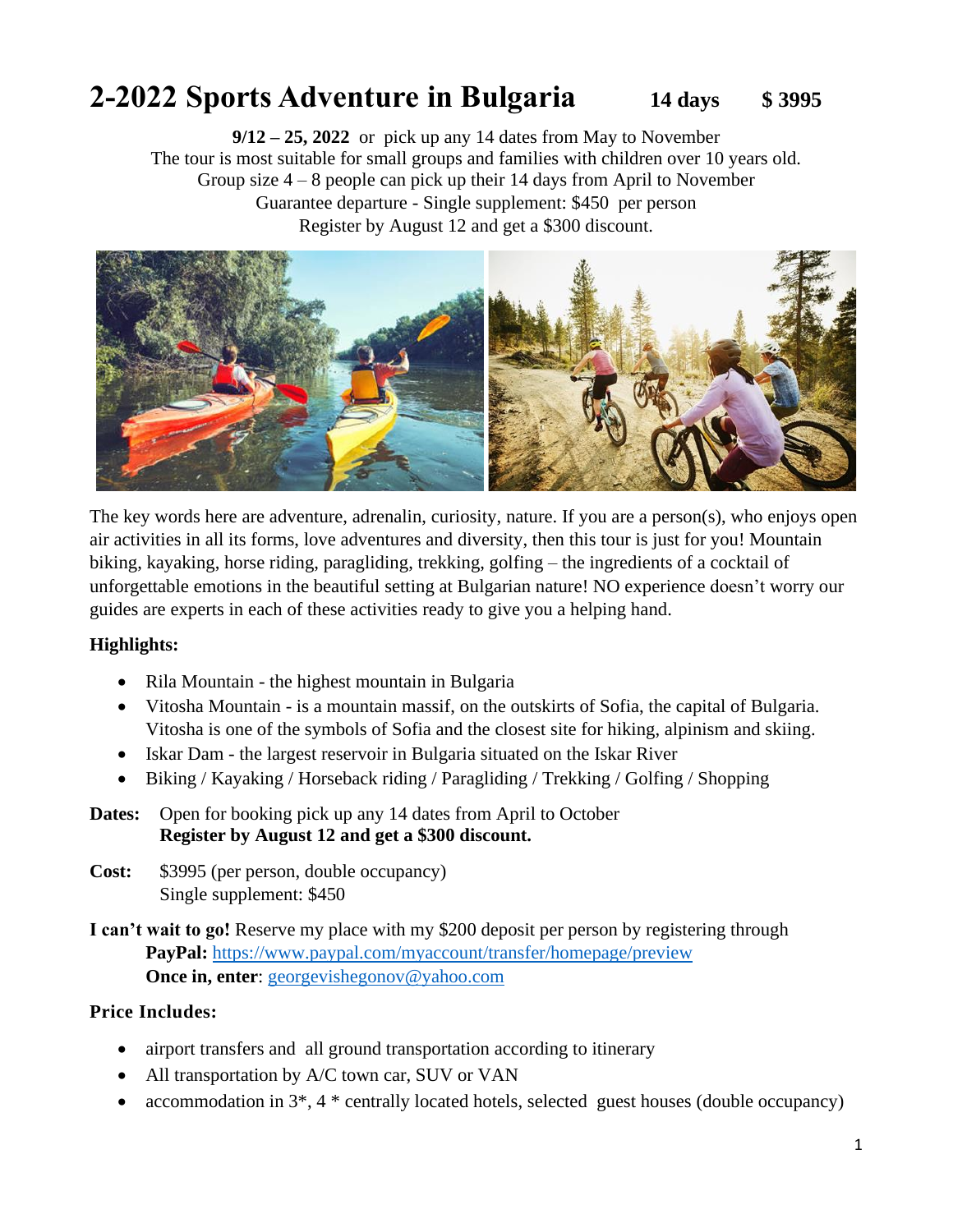- all meals according to the itinerary breakfast, lunch, and dinner
- all necessary rental equipment bicycles, kayaks, horses and para glider
- English-speaking guide/instructors
- Luggage transportation
- VAT and all local taxes
- 24/7 technical support

### **Not Included:**

- airfare international flight tickets
- travel insurance
- single supplement of \$450 per person
- drinks and meals not mentioned in the Itinerary
- tips at hotels and restaurants
- additional taxis rides or public transportation
- personal expenses
- optional excursions and entrance fees

# **Additional Services:** Supplement for group of 2 or 3 people: \$ 120 per person

**For a detailed itinerary and questions**, please email George Vishegonov at [georgevishegonov@yahoo.com](http://mailto:georgevishegonov@yahoo.com/) or call (201) 328-7744.

- *Full vaccination against COVID-19 is required to travel with Balkan Sporting Tours / Jim Gold International, Inc.*
- *A passport is required and must be valid for at least six months after the date of travel.*
- *Check the [State Department's website](http://travel.state.gov/) for important info on the destination.*

# **GOOD NEWS! EUROPE IS OPEN FOR FULLY VACCINATED AND BOOSTED AMERICAN TRAVELERS, NO TESTS, NO QUARANTINE.**

# COVID-19 safety updates:

Check Bulgaria's COVID-19 policies:<http://www.bulgaria-embassy.org/en/travel-requirements-2/>

COVID UPDATE: If your trip is canceled prior to departure in the event of a COVID-19-related reason, a full refund will be made

\*NOTE: Necessary itinerary details will be provided upon request.

# **Itenerary**

**Day 0. Overnight flight** from New York JFK airport or Newark Liberty airport, New Jersey to European airline hub and catching connecting flight to Sofia International Airport.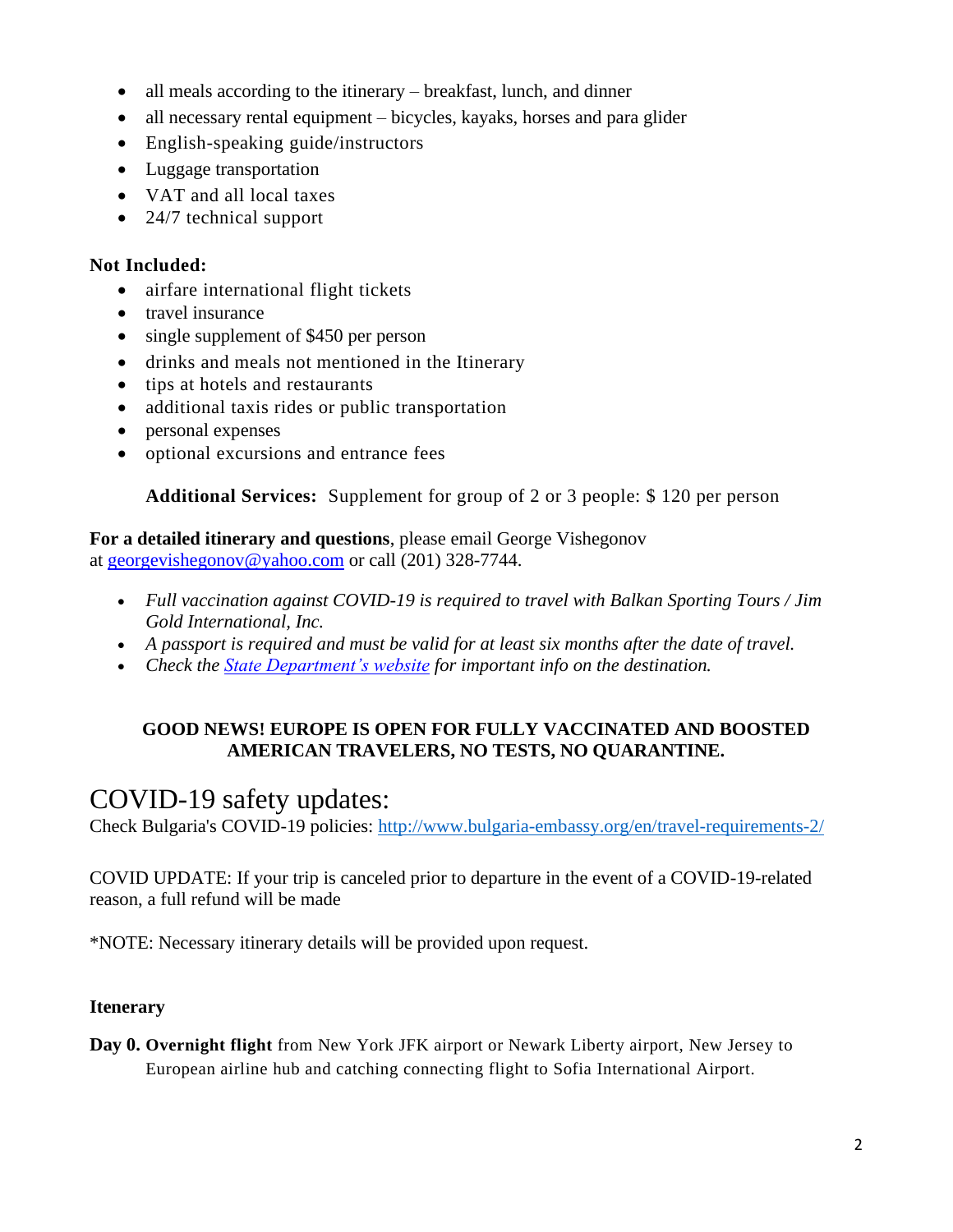#### **Day 1. Arrival to Sofia**

Transfer to your hotel, checking in and orientational meeting folowed by short walk to traditional restaurant for dinner. Overnight in Sofia, -/-/D

#### **Day 2. Biking**

After brackfast and short transfer to the area Tihia kat (Quiet corner) of Vitosha mountains our day of biking will start. The route crosses the mountain and passes by the villages of Vladaya, Bosnek, Chuipetelovo and ends in Yarlovo. Transfer to Borovets resort in the foot of Rila Mountains. Overnight in Borovets. B/L/D

#### **Day 3. Kayaking**

Early transfer to Iskar Dam. Tour around the dam including some of the most remote and rarely visited shores. After all day of kayaking and soaking the sun and nature return to Borovets for dinner. Overnight in Borovets. B/L/D

#### **Day 4. Horse back riding**

Horse riding in Rila Mountain – you will have the possibility to climb some of its picturest higher parts of the mountaine, perfect places for picknik lunch and photo oportunity. Overnight in Borovets. B/L/D

#### **Day 5. Paragliding** (if the weather conditions permit)

This is a day of exiting paragliding tandem flight with a certified instructor and video taping. **NOTE:** Practical information: Paragliding is a sport entirely dependent on the weather conditions. Therefore the day of flying as well as the place for taking off will be chosen at the last possible minute according to the weather forecast. This means that the day-to-day program might be changed on spot if the instructor decides so and the paragliding will be organized on any other day. It is also possible paragliding to be cancelled due to unfavorable weather. If this happens paragliding will be susituted with – biking, kayaking, riding or mountain trekking. Late afternoon transfer to our hotel in Sofia, FREE TIME before dinner. Dinner.and overnight in Sofia. B/L/D

#### **Day 6. Treking**

After breakfast we will trasfer for lift rite to Vitosh Aleko Hut where we will start treking to the Cherni Vrah is the summit of Vitosha Mountain in Bulgaria rising to 7513 feet. Late afternoon return to our hotel for dinner. Late afternoon transfer to our hotel in Sofia, FREE TIME before dinner. Overnight in Sofia. B/L/D

#### **Day 7. Shopping**

Breakfast. Today you willhave the oportuniti to explore and shop at Sofia's most fashionable malls where you will find superb prices and bargains of brand name designers. Lunch and dinner on your own. Another overnight stay in Sofia. B/-/-

#### **Day 8. Pravets - Golfing**

Today after breakfast we will make a short transfer to Pravets Golf Resort for a day of outdoor relaxation laying down by the pool or taking a swing at the golf course. Lunch at the local traditional restaurant. After sundown return to Sofia for dinner and FREE TIME opportunity to explore the night life the capital Sofia offer. Overnight Iin Sofia. B/L/D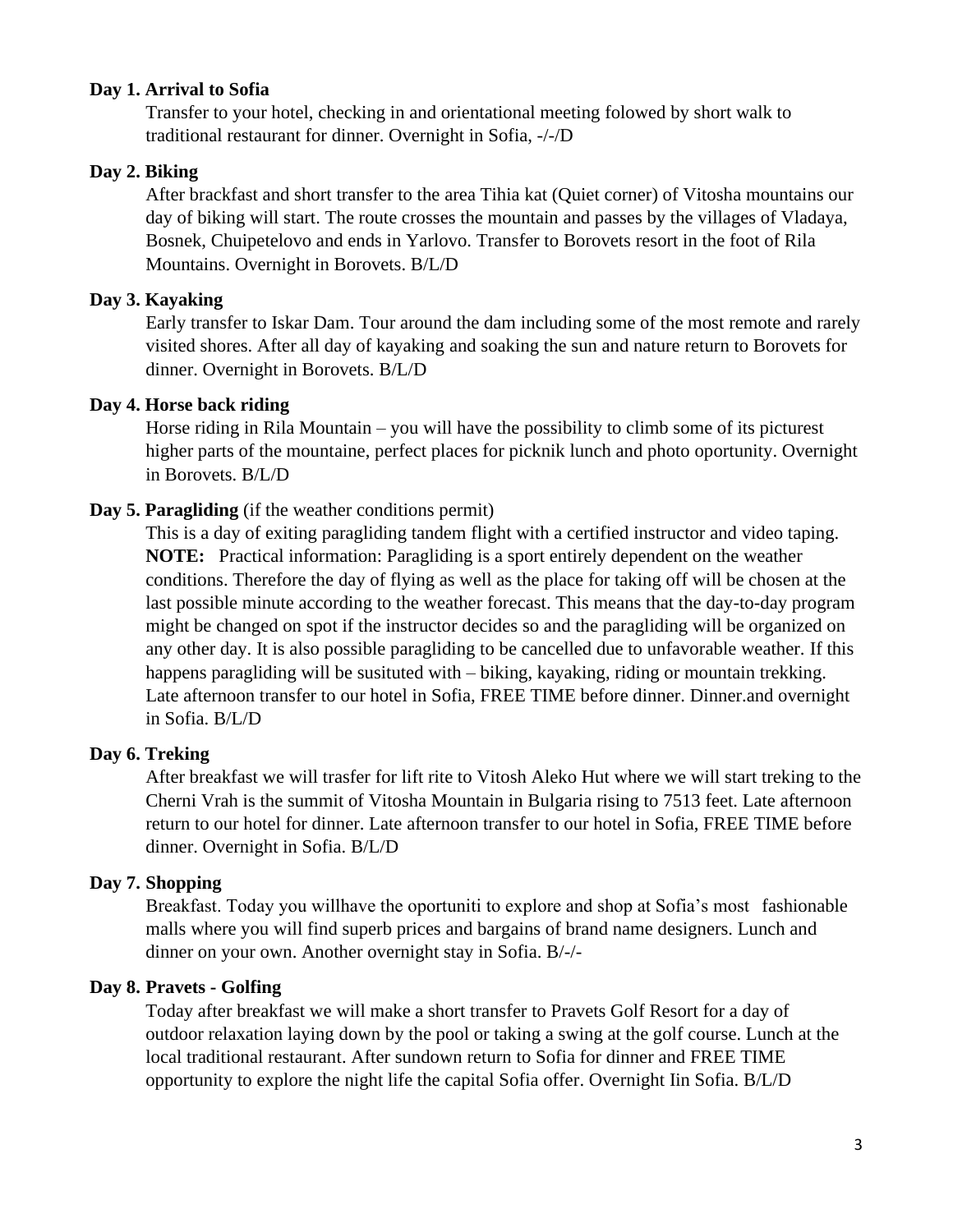#### **Day 9. Sofia - Plovdiv**

After breakfast we will ride to the second largest city in Bulgaria - Plovdiv. Sightseeing tour and lunch at the Old town of Plovdiv - one of the oldest still inhabited cities in the world. Explore the beautifully decorated houses, ancient fortress walls, the ancient Roman theater and stadium and the numerous magnificent churches. In 2019 the city was declare an European capital of culture. Dinner and overnight in Plovdiv. B/L/D

#### **Day 10**. **Plovdiv - Kazanlak - Etara - Veliko Turnovo**

After breakfast, transfer to Veliko Turnovo. On the way we will stop for a visit to; the tomb of the Thracian king Seuthes III near the city of Kazanlak. Next stop is the Musem of the Rose. We proceed to the architectural-ethnographic complex "Etura", where we will experience the way people lived 150 years ago. Our last stop for today is Veliko Turnovo. Overnight stay in Veliko Turnovo. B/L/D

#### **Day 11**. Veliko Turnovo – Koprivshtitsa

We start our day with a sightseeing tour of Veliko Tarnovo – the Medieval Capital of Bulgaria, the Second Bulgarian Kingdom. We will visit the Tsarevets Hill and the Patriarch church "Holy Ascending of God". Next stop is just a few kilometres away from Veliko Turnovo- the village of Arbanassi, famous for its well-preserved traditional architecture. In the afternoon we head to Koprivshtitsa - the town is now turned into a museum, where you can feel the atmosphere of the Revival Period (XVIII -XIX century) in Bulgaria. Overnight in Koprivshtitsa. B/L/D

#### **Day 12 Koprivshtitsa – Sofia**

breakfast and departure to Sofia, after checking at our hotel and lunch FREE TIME to explore the capital on your own. Dinner and overnight in Sofia. B/L/D

#### **Day 13 Sofia**

After breackfast we will start our sightseeing tour of Sofia. We will visit the Alexander Nevski Cathedral and the Crypt, The National Theatre, St. Sofia Church and St. George Rotonda, dating back ot the 4th century. Lunch at the famouse Vitosha Bulvrd and FREE TIME till diner. Overnight in Sofia. B/L/D .

#### **Day 14 Departure**

Breakfast, free time, getting ready for your transfer to Sofia International Airport for catching a flight to the point of origin.

**\*NOTE:** Necessary equipment and details will be provided upon request.

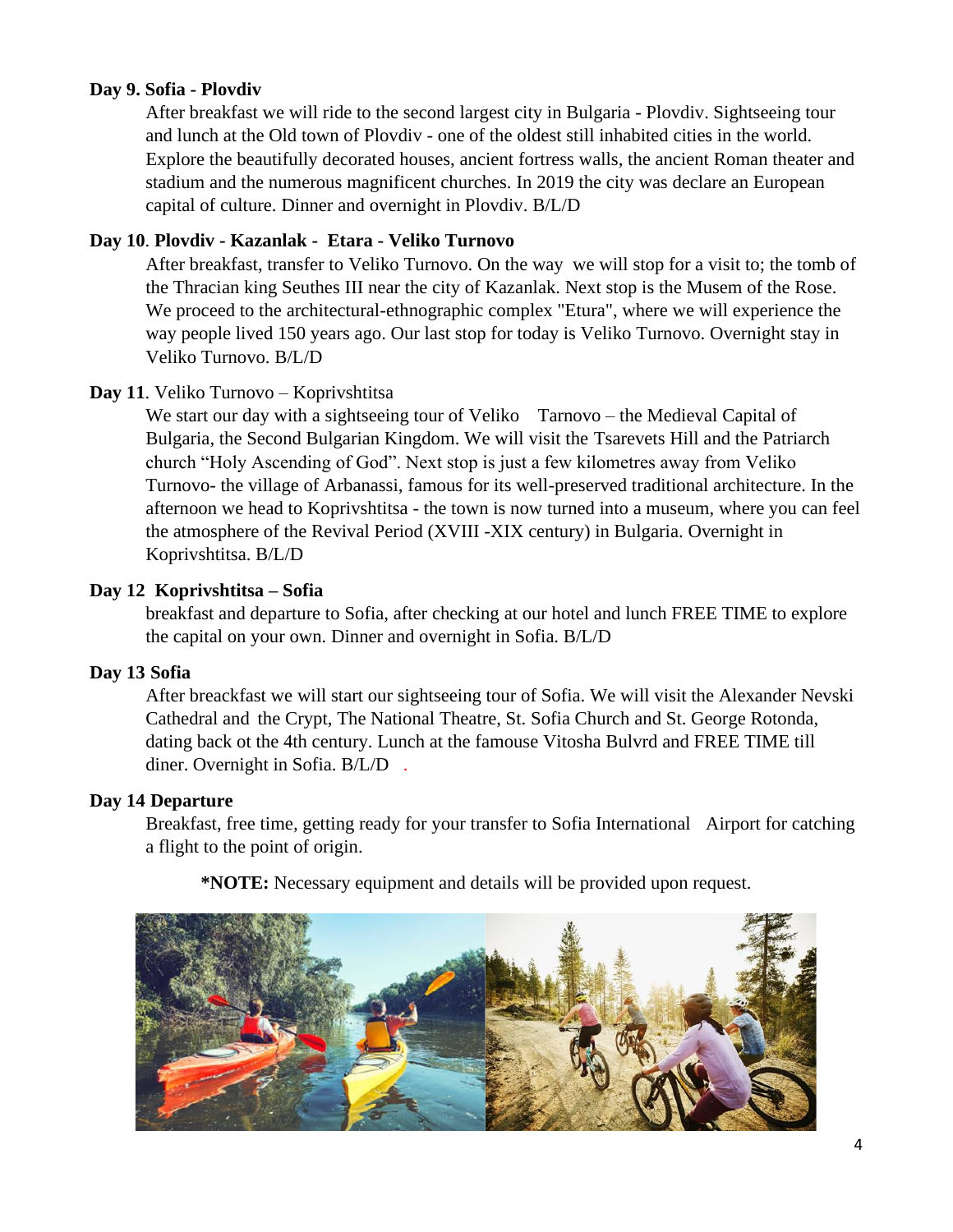**REGISTRATION FORM:** Enclosed is my registration deposit of \$200 per person.

Single supplement: \$450. Additional charges: \$145 hotel taxes and service. Gratuities and drinks during meals not included. Program subject to change without notice. Cancellations 90 days prior to departure: Total refund: Less than 60 days: No refund. Travel insurance always recommended Total balance due August 12, 2022.

| Name    |       |                             |
|---------|-------|-----------------------------|
| Address |       | $\sim$ No. of people $\sim$ |
| Phone   | email |                             |

**Pay by PayPal:** <https://www.paypal.com/myaccount/transfer/homepage/preview> **Once in, enter:** georgevishegonov@yahoo.com

# **OR**

**Make checks payable to:** George Vishegonov 381 Fort Lee Road, Teaneck, NJ 07666 U.S.A. Phone (201) 328-7744. Web site at<https://www.jimgold.com/balkan-sporting-tours/>or <https://www.meetup.com/balkan-splendors-tours-trips-culture-adventure/events/283790163/>

# **Jim Gold International, Inc./ Balkan Sporting Tours:**

**TERMS AND CONDITIONS Air Transportation**: International air not included except as noted. Rates: Tour rates are subject to change in the event of currency fluctuations or increase in costs. Inclusive tour rates are per person in double occupancy. In case of computer or human billing errors, we reserve the right to re-invoice clients with corrected billing. **Reservations**: Deposits and Payments: Deposit of \$200 per person is required at time of reservation. Balance is due 30 days prior to departure date. **Changes**: Prices and program subject to change without notice **Baggage**: One baggage per person and a carry on is allowed. **Cancellations**: Cancellations 60 days prior to departure: Total refund. Less than 60 days: No refund. Additionally, any cancellation fees imposed by the respective hotels, airlines, tour companies and cruise lines will be charged. Travel Insurance is non-refundable as are unused services. Gratuities: Tipping to guides, drivers, transfer personnel and hotel staff is left to the discretion of the participants and is not included. **Insurance**: Tour participants are strongly recommended to purchase insurance for trip cancellation, trip interruption, accident, sickness and/or loss of baggage and personal effects. **Dispute Resolution**: The sole and exclusive method of resolving any dispute which might rise under this agreement and any agreement between Balkan Sporting Tours., and another party (ies), the brochure or website and deemed to arise in the United States of America, shall be by arbitration before the American Arbitration Association in New York City pursuant to the Association's rules then in effect. Any such arbitration must take place in N.Y.C., N.Y. In any such arbitration, the substantive law of N.Y. will apply. In the event a tour participant should find a service or hotel unacceptable, it should be reported immediately to the local representative and to Balkan Sporting Tours/George Vishegonov upon their immediate return. No claim shall be deemed legitimate if not reported to the local representative and if reported after the scheduled service or after departure from the hotel. **Responsibility**: Balkan Sporting Tours George Vishegonov 328 Fort Lee Road, Teaneck, NJ 07666 U.S.A acts solely in its capacity as marketing agent on behalf of its suppliers such as air carriers, ground operator, taxi suppliers, motor coach suppliers, excursion or tour companies and hotels identified on documents supplied in connection with purchase of the tours. Balkan Sporting Tours/Jim Gold International, Inc. shall not be held responsible for any wrongful or negligent acts or omissions by any supplier or other party not directly owned or exclusively controlled by Balkan Sporting Tours/Jim Gold International, Inc. or by the failure of any equipment operated by